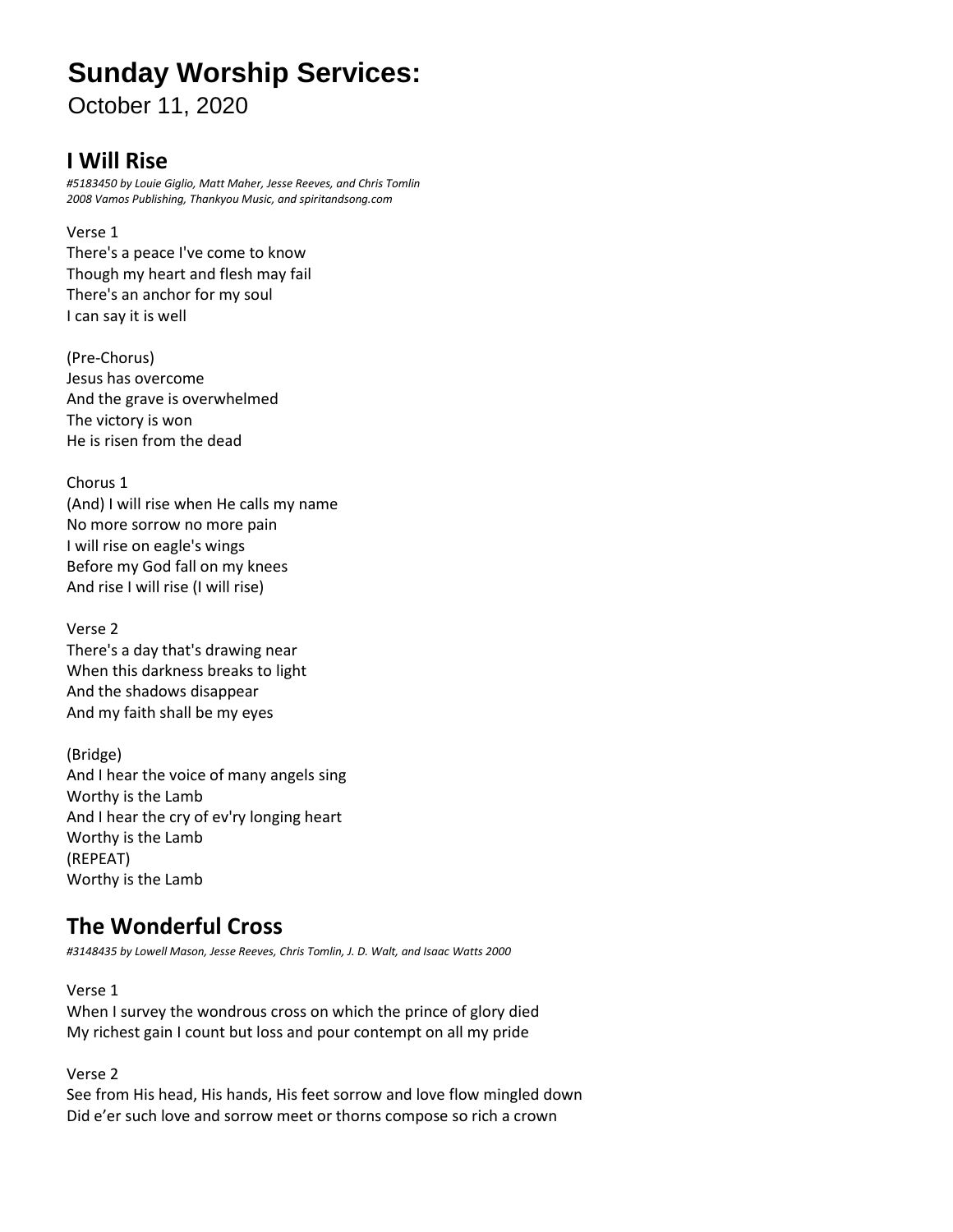Chorus O the wonderful cross, O the wonderful cross Bids me come and die and find that I may truly live O the wonderful cross, O the wonderful cross All who gather here by grace draw near and bless Your name

Verse 3

Were the whole realm of nature mine that were an offering far too small Love so amazing, so divine, demands my soul, my life, my all

## **The Apostles Creed**

I believe in God, the Father almighty, creator of heaven and earth.

I believe in Jesus Christ, his only Son, our Lord, who was conceived by the Holy Spirit and born of the virgin Mary. He suffered under Pontius Pilate, was crucified, died, and was buried; he descended to hell. The third day he rose again from the dead. He ascended to heaven and is seated at the right hand of God the Father almighty. From there he will come to judge the living and the dead.

I believe in the Holy Spirit, the holy catholic\* church, the communion of saints, the forgiveness of sins, the resurrection of the body, and the life everlasting. Amen.

### **Rock Of Ages**

*#2240547 by Rita Baloche 1997 Maranatha Praise, Inc.*

Verse 1 There is no rock There is no god like our God No other name worthy of all our praise The Rock of salvation that cannot be moved He's proven Himself to be faithful and true There is no rock there is no god like ours

Chorus 1 Rock of Ages Jesus is the Rock Rock of Ages Jesus is the Rock Rock of Ages Jesus is the Rock There is no rock there is no god like ours

(Ending)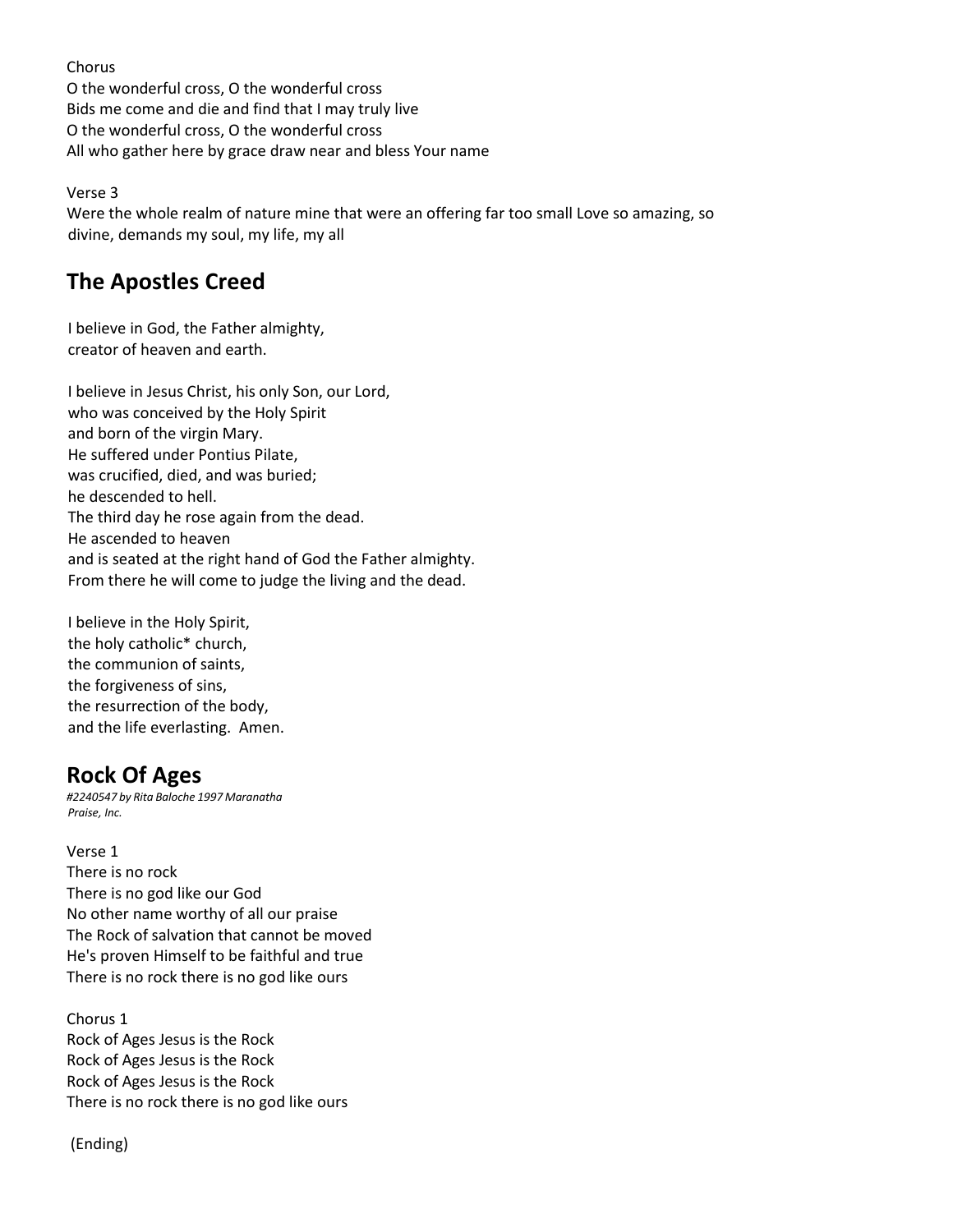# **Sermon Title: THE GIFT AND THE GIVER Scripture Text: Psalm 8**

## **Amazing Grace (My Chains Are Gone)**

*#4768151 by Edwin Othello Excell, Louie Giglio, John Newton, John P. Rees, and Chris Tomlin 2006 worshiptogether.com songs, sixsteps Music, and Vamos Publishing*

#### Verse 1

Amazing Grace how sweet the sound that saved a wretch like me I once was lost but now I'm found was blind but now I see

#### Verse 2

'Twas grace that taught my heart to fear and grace my fears relieved How precious did that grace appear the hour I first believed

Chorus

My chains are gone, I've been set free My God my Savior has ransomed me And like a flood His mercy reigns Unending love, Amazing Grace

Verse 3

The Lord has promised good to me his word my hope secures He will my shield and portion be as long as life endures

Verse 4

The earth shall soon dissolve like snow the sun forbear to shine But God who called me here below will be forever mine Will be forever mine, You are forever mine

### **What A Beautiful Name**

*#7068424 by Ben Fielding and Brooke Ligertwood 2016 Hillsong Music Publishing*

#### Verse 1

You were the Word at the beginning, one with God the Lord Most High Your hidden glory in creation, now revealed in You our Christ

Chorus 1

What a beautiful name it is, what a beautiful name it is The name of Jesus Christ my King What a beautiful name it is; nothing compares to this What a beautiful name it is, the name of Jesus

Verse 2

You didn't want heaven without us, Jesus You brought heaven down My sin was great Your love was greater; what could separate us now

Chorus 2 What a wonderful name it is...